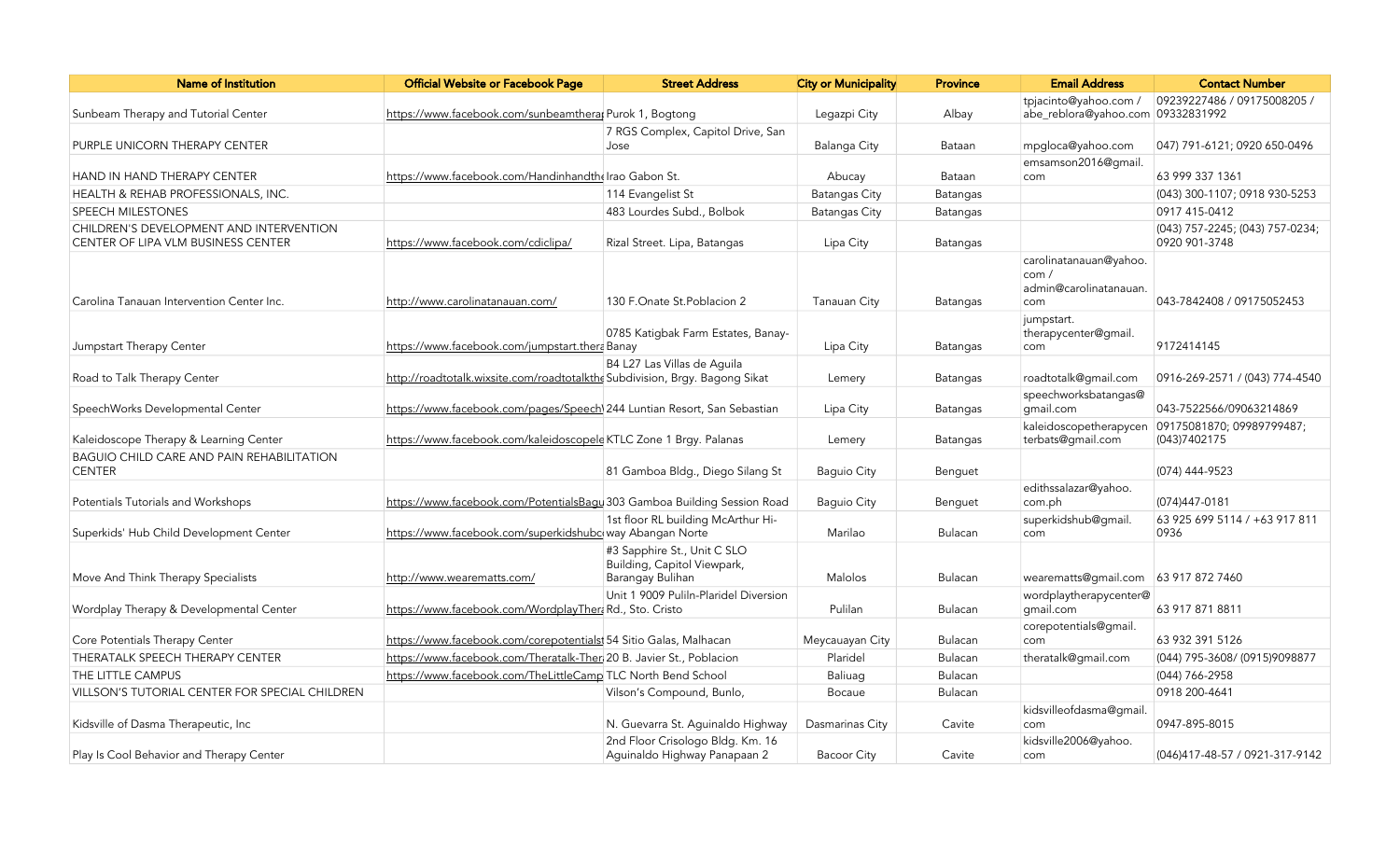| <b>Name of Institution</b>                                                                             | Official Website or Facebook Page                                        | <b>Street Address</b>                                        | <b>City or Municipality</b>     | <b>Province</b>  | <b>Email Address</b>          | <b>Contact Number</b>                    |
|--------------------------------------------------------------------------------------------------------|--------------------------------------------------------------------------|--------------------------------------------------------------|---------------------------------|------------------|-------------------------------|------------------------------------------|
|                                                                                                        |                                                                          | 3/F Sayoc Abella Building corner                             |                                 |                  | parentkidconnection@ya        |                                          |
| Parent-Kid Connection Therapy Center Co.                                                               | https://www.facebook.com/parentkidconn Tamsui Ave                        |                                                              | Bayan Luma 2                    | Cavite           | hoo.com                       | 046-5124233/09178491779                  |
|                                                                                                        |                                                                          |                                                              |                                 |                  | inquiries@trailscenter.       |                                          |
| Trails Center for Children, Inc.                                                                       | http://www.trailscenter.com/                                             | 29 Jose Abad Santos Avenue                                   | Dasmarinas City                 | Cavite           | com                           | 046-4895655 / 0927 9780927               |
|                                                                                                        |                                                                          | Block 15 Lot 11 Avenida Rizal St.<br>Phase 8 Bahayang Pagasa |                                 |                  | ignitecenter.ph@gmail.        |                                          |
| Ignite Therapy Center                                                                                  | https://ignitelifelonglearning.wordpress.co Subdivision                  |                                                              | Imus                            | Cavite           | com                           | 9253800950                               |
|                                                                                                        |                                                                          | 2nd floor Sidcor Building Molino                             |                                 |                  | creative.actions.             |                                          |
| Creative Actions Therapy Center Molino                                                                 | https://www.facebook.com/creativeactions Blvd Molino                     |                                                              | <b>Bacoor City</b>              | Cavite           | bflp@gmail.com                | 639176721897                             |
| HOPE WELL THERAPY AND CHILD DEVELOPMENT                                                                |                                                                          |                                                              |                                 |                  |                               |                                          |
| <b>CENTER</b>                                                                                          |                                                                          | Lynville Subdivision                                         | Bacoor                          | Cavite           |                               | (046) 477-0561; 0919 617-6428            |
|                                                                                                        |                                                                          | Unit F, 354 Tirona Highway, Habay                            |                                 |                  |                               | (046) 417-6612; (046) 417-0028;          |
| THERAPRO: OCCUPATIONAL THERAPY CLINIC                                                                  |                                                                          |                                                              | Bacoor                          | Cavite           |                               | 0920 951 6408; 0920 951-1373             |
|                                                                                                        |                                                                          | 3rd Floor, Raul Wu Chiv Bldg.,                               |                                 |                  |                               |                                          |
| DE LA SALLE UNIVERSITY MEDICAL CENTER                                                                  |                                                                          | Congressional Ave                                            | Dasmariñas City                 | Cavite           |                               | (046) 416-0226 local 207                 |
| PROFESSIONAL THERAPY AND EDUCATION SPECIALISTS.                                                        |                                                                          | Unit C, 66 Don P. Campos Avenue,                             |                                 |                  |                               |                                          |
| INC.                                                                                                   |                                                                          | San Aqustin II,                                              | Dasmariñas City                 | Cavite           |                               | (046) 416-4465                           |
| Cebu Rehabmedics Inc.                                                                                  | https://www.facebook.com/ceburehabmed Ground floor J. Llorente St.       | Chonghua Medical Arts Building 2,                            | Cebu City                       | Cebu             | ceburehabmedics@qmai<br>l.com | 254-4137, 09322389386                    |
|                                                                                                        |                                                                          | Unit C, 12th Floor, 2 Quad, Cardinal                         |                                 |                  | admin@dynamicpediatri         |                                          |
| Dynamic Pediatric Therapy Associates                                                                   | http://www.dynamicpediatrictherapy.com/                                  | Rosales Ave                                                  | Cebu City                       | Cebu             | ctherapy.com                  | $(032)$ 260-5746 $(+63)$ 932 438<br>1766 |
|                                                                                                        |                                                                          | 40-C Don Quijada St., Brgy.                                  |                                 |                  | buildabilitiesinc@qmail       | (032) 515 1087, (0927) 558 3849,         |
| Buildabilities, Inc.                                                                                   | https://www.facebook.com/Buildabilities/                                 | Guadalupe                                                    | Cebu City                       | Cebu             | com                           | (0932) 264 9580                          |
| Children & Adult in a Multitude of Play                                                                |                                                                          | Dohera Compound                                              | Mandaue City                    | Cebu             |                               | (0922) 837 1865                          |
|                                                                                                        |                                                                          | Unit 3, Ceniza Apartment, Floremer                           |                                 |                  |                               |                                          |
| MILESTONE THERAPY CENTER                                                                               |                                                                          | Subd.,                                                       | Cebu City                       | Cebu             |                               | (032) 343-7049; 0917 321-0105            |
|                                                                                                        |                                                                          | 22 Third Street, San Antonio Village                         |                                 |                  | jltc@skyinet.net /            |                                          |
| <b>JACOB'S LADDER THERAPY CENTER</b>                                                                   |                                                                          | 1, Apas                                                      | Cebu City                       | Cebu             | lizagsb@yahoocom              | 0918 - 9294187                           |
|                                                                                                        |                                                                          | 2nd flr, Canteen Bldg, Davao                                 |                                 |                  |                               |                                          |
| HOPE in LIFE Occupational Therapy Hub                                                                  |                                                                          | Doctors College, Gen. Malvar St.                             | Davao City                      | Davao del Sur    |                               | 9178904379                               |
|                                                                                                        |                                                                          |                                                              |                                 |                  | vanessagbtan@gmail.           |                                          |
| Theracare Occupational Therapy Clinic                                                                  | https://www.facebook.com/Theracare-Occ Unit 2B, 2/F, Q & B Bldg          |                                                              | Davao City                      | Davao del Sur    | com                           | 0939 943 0621                            |
| KIDZCOPE THERAPY CENTER                                                                                | https://www.facebook.com/pages/Kidzcop 14 San Jose St., Molo             |                                                              | Iloilo City                     | <b>Iloilo</b>    |                               | (035) 226-2294; 0915 455-4000            |
| UNIVERSITY OF PERPETUAL HELP - MEDICINE AND<br><b>HEALTH SCIENCES</b>                                  | https://www.uphsl.edu.ph/index.htm                                       | Sto. Nino                                                    | Binan                           | Laguna           |                               | (049) 511-8641; 0922 800-5894            |
|                                                                                                        |                                                                          | Road Lot 2, Nayong Maharlika                                 |                                 |                  |                               |                                          |
| FIRST STEPS INTERVENTION AND THERAPY CENTER, INC. https://www.facebook.com/FirstStepsPH/ Subd., Pansol |                                                                          |                                                              | Calamba City                    | Laguna           |                               | (049) 545-6479; 0928 422-6117            |
| CREATORS CENTER FOR AUTISM                                                                             | https://www.facebook.com/thecreatorscen St. John St., Pacita Complex     |                                                              | San Pedro                       | Laguna           | nicelovelopez@yahoo.com.ph    | 808-8625                                 |
| TRIALS CENTER FOR CHILDREN, INC.                                                                       | http://www.trailscenter.com/home                                         | 101 Park Lane St., La Marea Subd.,                           | San Pedro                       | Laguna           |                               | 808-7691; 0927 654-2023                  |
| <b>PARTNERS FOR PROGRESS</b>                                                                           | https://www.facebook.com/pages/Partners 151 Narra St., Sta. Rosa Village |                                                              | Sta. Rosa City                  | Laguna           |                               | (049) 541-12701; (049) 541-2595          |
|                                                                                                        |                                                                          | C15B Mt. Catarman St. Capistrano                             |                                 |                  | cornerstonetherapyhub         |                                          |
| Cornerstone Therapy Hub                                                                                | https://www.facebook.com/cornerstonethe Complex Subd. Gusa               |                                                              | Cagayan de Oro Cit <sup>i</sup> | Misamis Oriental | @gmail.com                    | (0935)5985917                            |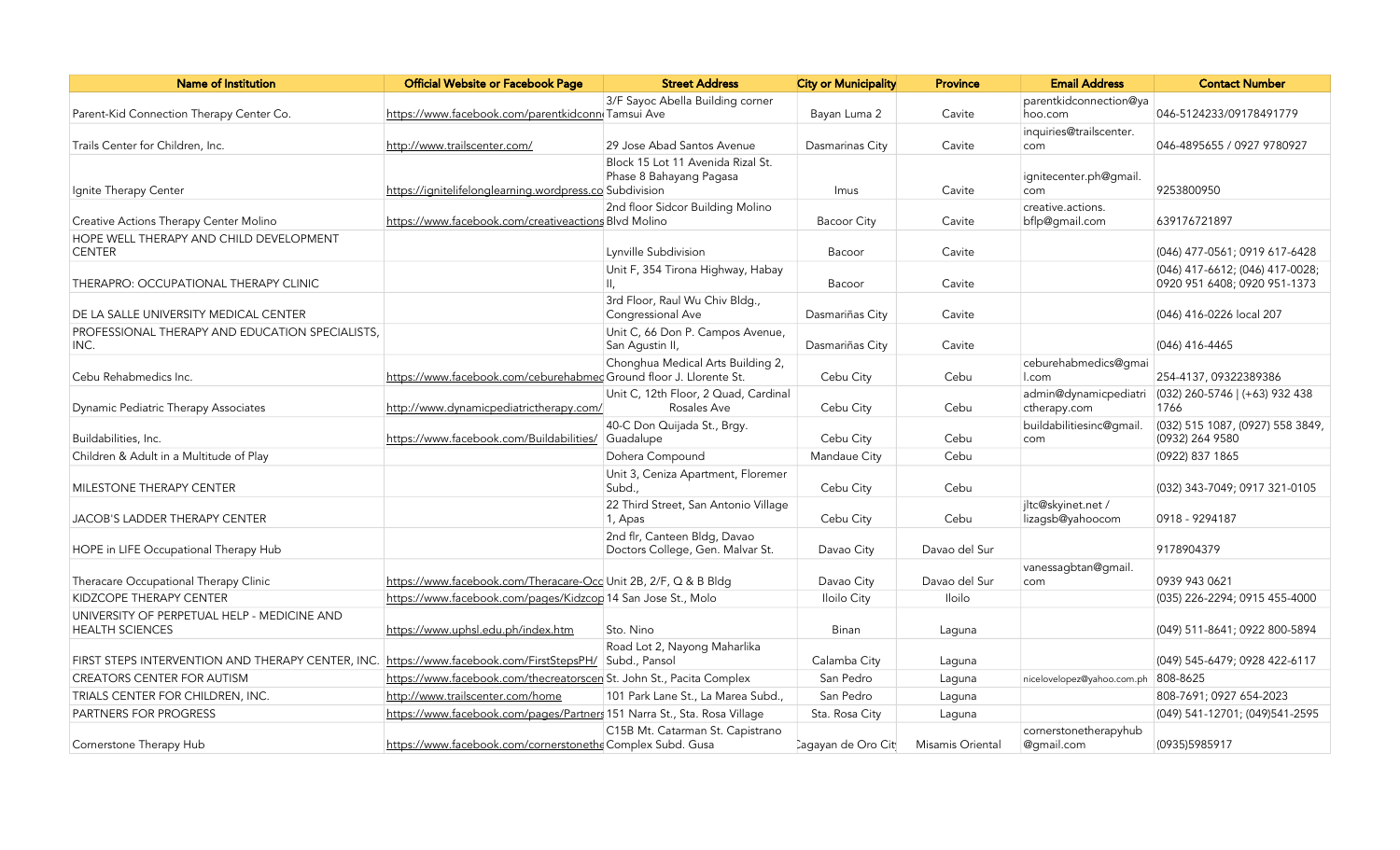| Name of Institution                                                                                                                              | Official Website or Facebook Page             | <b>Street Address</b>                                                                | <b>City or Municipality</b> | <b>Province</b>  | <b>Email Address</b>                                              | <b>Contact Number</b>                             |
|--------------------------------------------------------------------------------------------------------------------------------------------------|-----------------------------------------------|--------------------------------------------------------------------------------------|-----------------------------|------------------|-------------------------------------------------------------------|---------------------------------------------------|
|                                                                                                                                                  |                                               | Unit 3b 3rd flr H building, Fr.                                                      |                             |                  | ilearneducationalinterve                                          |                                                   |
| iLearn Educational Intervention and Therapy Center                                                                                               | https://www.facebook.com/ilearn8213/          | <b>Masterson Avenue</b>                                                              | Cagayan de Oro Cit          | Misamis Oriental | ntion@gmail.com                                                   | 9364512812; 0917 716 0421                         |
| <b>ABLE CENTER</b>                                                                                                                               |                                               | 9055 Banuyo St., San Antonio<br>Village                                              | Makati City                 | <b>NCR</b>       |                                                                   | 895-5523; 896-0565                                |
|                                                                                                                                                  |                                               | 4th Flr, Eight One Eight Bldg. 818                                                   |                             |                  |                                                                   | 892-2486; 892-2497; 892-1191;                     |
| A CHILD CAN FOUNDATION                                                                                                                           | http://www.achildcan.com/                     | Pasay Road                                                                           | Makati City                 | <b>NCR</b>       |                                                                   | 810-3123                                          |
| <b>GUADALUPE THERACARE</b>                                                                                                                       |                                               | 1923 Guadalupe Nuevo Orence St                                                       | Makati City                 | <b>NCR</b>       |                                                                   | 883-1147                                          |
| KASAMAKA CBR FOR DISABLED PEOPLE AND THEIR<br>FAMILIES FOUNDATION, INC.                                                                          | https://www.facebook.com/ksmk.cbr             | 1132 B. Antipolo St., Brgy.<br>Poblacion                                             | Makati City                 | <b>NCR</b>       | kasamakacbr@edsamail.<br>com                                      | 896-8952; 870-5750                                |
| KIDS STOP LEARNING & THERAPY CENTER                                                                                                              |                                               | 3rd Floor, Goodwill Corporate<br>Center 393 Sen. Gil Puyat Avenue,<br>Bel Air        | Makati City                 | <b>NCR</b>       |                                                                   | 899-9147: 0927-335-5208                           |
| <b>SKILL CAMP CENTER</b>                                                                                                                         |                                               | 2241 Don Chino Roces Avenue<br>corner Sabio St                                       | Makati City                 | <b>NCR</b>       | skillcamp@yahoo.com /                                             | emzlegaspi@yahoo.com 812-5087; 893-4733; 887-0567 |
| THERAPIST IN SECTION CORP.                                                                                                                       |                                               | 1655 Penafrancia St., Santiago<br>Village, Brgy. Valenzuela                          | Makati City                 | <b>NCR</b>       |                                                                   | 896-5195                                          |
| <b>TEAMWORKS BEHAVIORAL THERAPY</b>                                                                                                              |                                               | 5480 Boyle St., Palanan                                                              | Makati City                 | <b>NCR</b>       | teamworks_behavioral@<br>yahoo.com;<br>rod_teamwork@yahoo.<br>com | 832-9099; 831-3319; 0920 910-<br>3320             |
| THE LITTLE CAMPUS                                                                                                                                |                                               | 207-C Gateway Centre, Paseo de<br>Magallanes, Magallanes                             | Makati City                 | <b>NCR</b>       | thelittlecampus@yahoo.<br>com                                     | 854-8624; 0915 994-6213                           |
| ANGEL GABRIEL OCCUPATIONAL, PHYSICAL AND<br>SPEECH THERAPY CLINIC                                                                                | https://www.facebook.com/AngelGabrielT Pagasa | 7-C Road 9 corner Road 2, Bagong                                                     | Quezon City                 | <b>NCR</b>       | angelgabrieltherapycent<br>er@gmail.com                           | 926-7770; 453-5993, 0915 531<br>6335              |
| BRITESPARKS INTERNATIONAL SCHOOL (B.I.S.) THERAPY<br><b>HUB</b>                                                                                  |                                               | 100 Katipunan Avenue, White Plains                                                   | Quezon City                 | <b>NCR</b>       |                                                                   | 912-0669                                          |
| CENTER FOR ALTERNATIVE AND RELEVANT EDUCATION                                                                                                    |                                               | 22 Madison St., Brgy. Mariana                                                        | Quezon City                 | <b>NCR</b>       | careinc_02@yahoo.com                                              | 700-9669                                          |
| CENTER FOR HOLISTIC INTERVENTION PLANS AND<br>SERVICES, INC. (CHIPS)                                                                             |                                               | 7-A Maginhawa St., UP Village,<br>Diliman                                            | Quezon City                 | <b>NCR</b>       | chips_qc@yahoo.com /                                              | chips_qc@yahoo.com.ph 441-5018; 0918 472-6925     |
| CHILDFIND LEARNING & PLAY CENTER                                                                                                                 | http://www.childfindlpc.com/                  | J P Rizal corner P Tuazon St, Project<br>4                                           | Quezon City                 | <b>NCR</b>       | child.find@yahoo.com.<br>ph                                       | (02) 911.2015 / (0926) 656.3890                   |
| <b>CORE SKILLS THERAPY CENTER COMPANY</b>                                                                                                        | https://www.facebook.com/Core-Skills-The Ave  | Rm. 302 EU State Tower 30 Quezon                                                     | Quezon City                 | <b>NCR</b>       | core_skills@hotmail.com<br>/ core.skills@gmail.com                | 712-7496; 410-1525                                |
| REATIVE THERAPIES PHIL                                                                                                                           |                                               | Unit 7 28-B, Matiyaga Street,<br><b>Baranggay Central</b>                            | Quezon City                 | <b>NCR</b>       | creative.<br>therapies@gmail.com                                  | 0908 483 0950                                     |
| COMMUNITY-BASED REHABILITATION PROGRAM FOR<br>CHILDREN & YOUNG ADULTS VINCENTIAN<br>MISSIONARIES SOCIAL DEVELOPMENT FOUNDATION,<br>INC. (VMSDFI) |                                               | Group 3, Payatas B                                                                   | Quezon City                 | <b>NCR</b>       |                                                                   | 428-7425                                          |
| FATHER MONTI FOUNDATION CENTER                                                                                                                   |                                               | 10 Alimango Rd., Jem 7 Subdivision,<br>Mindanao Ave., Talipapa,<br><b>Novaliches</b> | Quezon City                 | <b>NCR</b>       | rcdbhoy@yahoo.com /<br>fathermontishelterhome<br>@yahoo.com       | 930-4751; 930-2041; (02) 939<br>9310              |
| FUNSHINE TUTORIAL & SPED CENTER                                                                                                                  | https://www.facebook.com/FrMontiF/            | 50 Corvette St., Fairview                                                            | Quezon City                 | <b>NCR</b>       |                                                                   | 939-1840; 939-7192; 454-8531                      |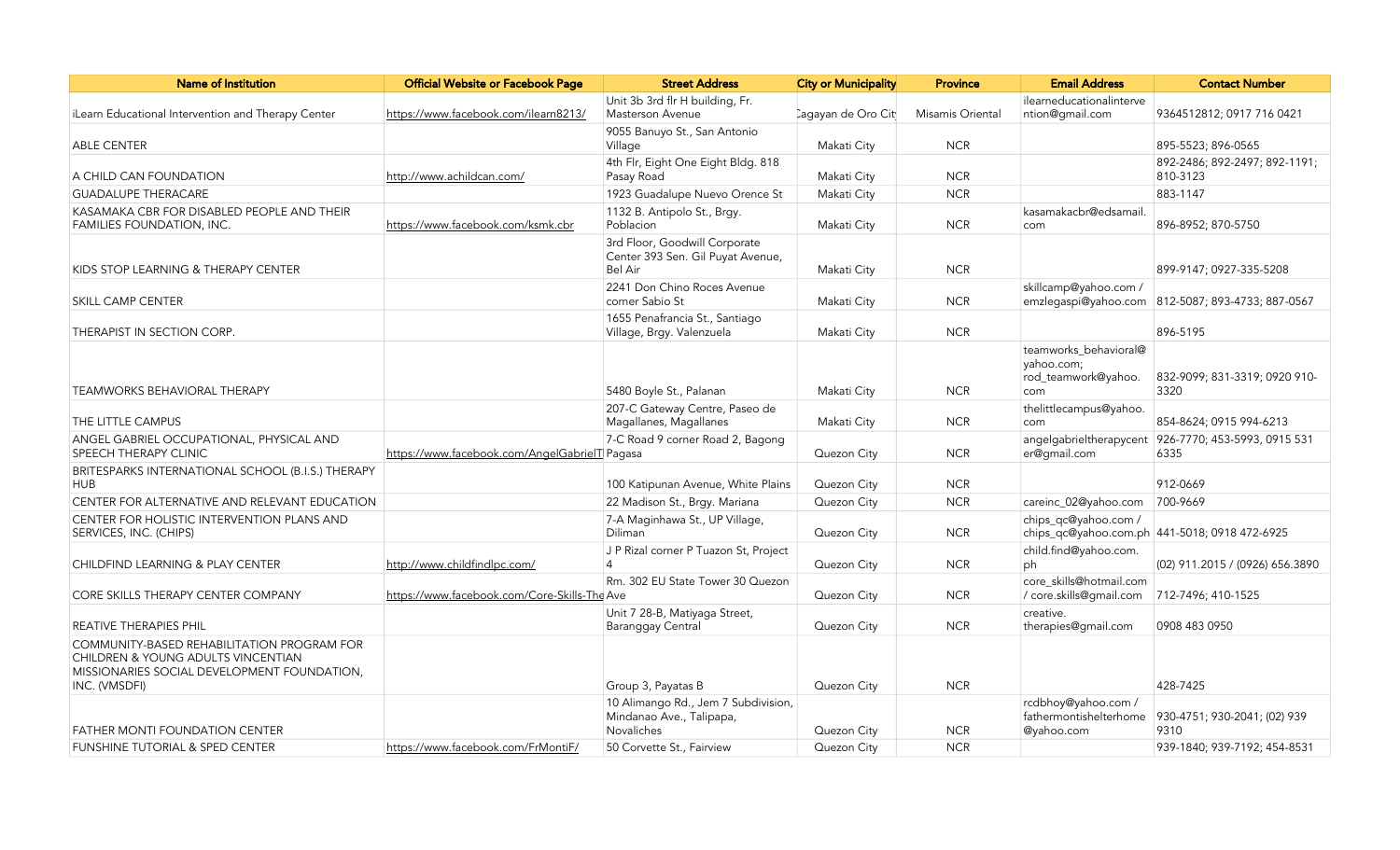| <b>Name of Institution</b>                            | Official Website or Facebook Page                                         | <b>Street Address</b>                                                                         | <b>City or Municipality</b> | <b>Province</b> | <b>Email Address</b>                                           | <b>Contact Number</b>                                           |
|-------------------------------------------------------|---------------------------------------------------------------------------|-----------------------------------------------------------------------------------------------|-----------------------------|-----------------|----------------------------------------------------------------|-----------------------------------------------------------------|
| HEALING TOUCH PRIVATE SPEECH PATHOLOGY CLINIC         |                                                                           | 113 Anonas Road Extension,<br>Sikatuna Village                                                | Quezon City                 | <b>NCR</b>      | .com                                                           | healingtouch_ph@yahoo 929-0456; 0917 897-1375; 0917<br>894-4087 |
| <b>INTERVENTION PARTNERS</b>                          |                                                                           | Block 29, Lot 20, Ascension St.,<br>Lagro Subd                                                | Quezon City                 | <b>NCR</b>      | intervention_partners@y<br>ahoo.com                            | 418-5137                                                        |
| J. CHRISTMONT CENTER                                  | https://www.facebook.com/pages/JChristr 122 West Ave                      |                                                                                               | Quezon City                 | <b>NCR</b>      |                                                                | 927-3686; 375-1830; 0918 530-<br>7402                           |
| KAPISANAN NG MAYKAPANSANAN SA PILIPINAS (KAMPI)       |                                                                           | Quezon City Memorial Circle                                                                   | Quezon City                 | <b>NCR</b>      |                                                                | 929-4409; 412-0506                                              |
| <b>KIDDIE CORNER</b>                                  |                                                                           | 195 Batanes St., Galas                                                                        | Quezon City                 | <b>NCR</b>      | teacher_kate@yahoo.<br>com / bert@netlink.com.<br>ph           | 0919 852-9137                                                   |
| LITTLE C.A.M.P. CLINIC                                |                                                                           | 204-C Ilocos Sur St., Bago Bantay                                                             | Quezon City                 | <b>NCR</b>      | littleCAMPclinic@yahoo.<br>com                                 | 09180573-6818; 0927 247-9288;<br>0917 408-2011                  |
| PHILIPPINE CHILDREN'S MEDICAL CENTER                  | http://pcmc.gov.ph/                                                       | Agham Road corner Quezon Ave                                                                  | Quezon City                 | <b>NCR</b>      | officeofthedirector@pcm<br>c.gov.ph                            | 924-6601; (02) 588-9900                                         |
| PHILIPPINE MENTAL HEALTH ASSOCIATION                  | http://www.pmha.org.ph/                                                   | 18 East Avenue,                                                                               | Quezon City                 | <b>NCR</b>      | oned@pmha.org.ph;<br>eis@pmha.org.ph                           | 921-4958; 924-9297                                              |
| POSSIBILITY WEAVERS LEARNING PLACE                    |                                                                           | Unit 302 Centro Plaza Condominium<br>49 Scout Trillo corner Scout<br>Madrinan, South Triangle | Quezon City                 | <b>NCR</b>      | kimgeronimo@yahoo.<br>com/<br>possibilityweavers@yaho<br>o.com | 920-1737; 0915 276-6582                                         |
| <b>QUALITY LIFE DISCOVERIES</b>                       | http://www.qualitylifediscoveries.com/                                    | No.70 20th Avenue, Project 4                                                                  | Quezon City                 | <b>NCR</b>      | es.com                                                         | info@qualitylifediscoveri (+632) 4916287 (63922)<br>8596221     |
| STIMULATION AND THERAPEUTIC ACTIVITY CENTER<br>(STAC) | http://www.mccidonline.net/stac/Home.hti Circle, Elliptical Road, Diliman | PFRD Bldg., Quezon Memorial                                                                   | Quezon City                 | <b>NCR</b>      | stacQC_2@hotmail.com<br>/ dtarusan_ptrp@yahoo.<br>com          | 929-5087; 0921-4425220                                          |
| THERAPLAY, INC.                                       |                                                                           | 3rd Floor, FC Building, 288 Tomas<br>Morato Ave                                               | Quezon City                 | <b>NCR</b>      | theraplay_inc@yahoo.<br>com                                    | 411-5288; 0918 536-5685                                         |
| SPEECH LADDER THERAPY CENTER                          |                                                                           | Unit 406 Quadstar Building 80<br>Ortigas Ave., Greenhills                                     | San Juan City               | <b>NCR</b>      | speechladder@yahoo.<br>com                                     | 744-3393                                                        |
| <b>REHAB PARTNERS</b>                                 |                                                                           | Suite 301 Richbelt Towers 17<br>Annapolis, Greenhills                                         | San Juan City               | <b>NCR</b>      | rehabpartners2000@yah<br>oo.com /<br>rehab@itextron.com        | 722-6640                                                        |
| YOUNG CREATIVE LEADERS                                |                                                                           | 5, 3rd Floor Glialcon Villa, F.<br><b>Blumentritt St</b>                                      | San Juan City               | <b>NCR</b>      |                                                                | 726-6616                                                        |
| Partners in Child Development and Progress, Inc.      |                                                                           | 7 East Capitol Building                                                                       | Pasig City                  | <b>NCR</b>      | pcdpinc2008@yahoo.<br>com                                      | (02) 477 3640                                                   |
| <b>INTERVENTION PARTNERS</b>                          |                                                                           | #4 Unit 1 corner 1st & 3rd Sts.,<br>Barangay Kapitolyo                                        | Pasig City                  | <b>NCR</b>      |                                                                | 746-1524; 746-1526                                              |
| THERABILITIES, INC.                                   | https://www.facebook.com/therabilitiesinc Greenfield District             | Unit 303, Level 3, Twin Oaks Place,                                                           | Mandaluyong City            | <b>NCR</b>      |                                                                | 634-0639                                                        |
| WE SPEAK SPECIALIZED INTERVENTION, INC.               |                                                                           | Unit 214 Park Chateau<br>Condominium Onyx corner Garnet<br>Road,                              | Pasig City                  | <b>NCR</b>      | we_speak@pacific.net.<br>ph                                    | 638-4286; 631-9419; 0917 914-<br>6142                           |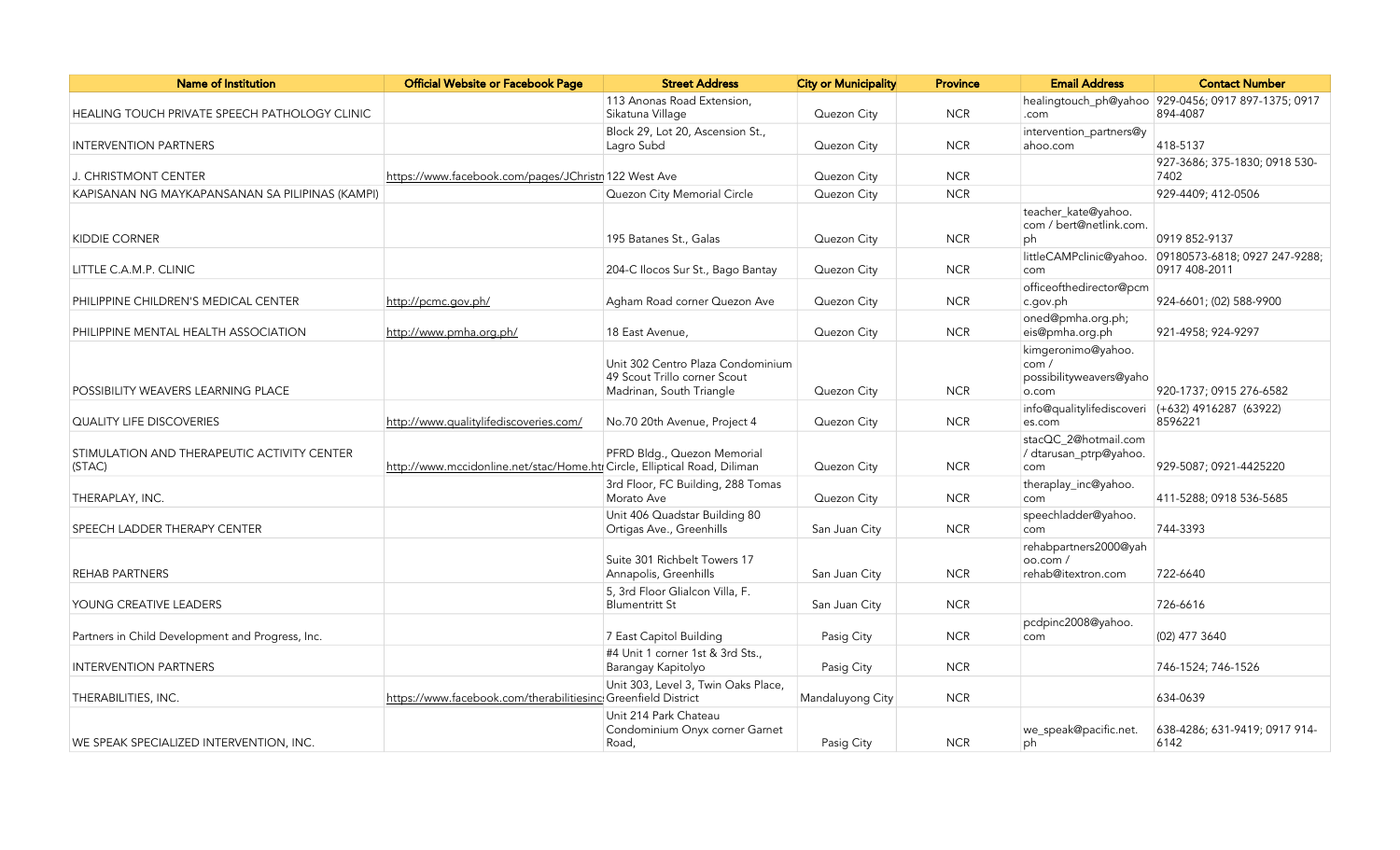| Name of Institution                                              | <b>Official Website or Facebook Page</b>                                   | <b>Street Address</b>                                        | <b>City or Municipality</b> | <b>Province</b> | <b>Email Address</b>                                                 | <b>Contact Number</b>                 |
|------------------------------------------------------------------|----------------------------------------------------------------------------|--------------------------------------------------------------|-----------------------------|-----------------|----------------------------------------------------------------------|---------------------------------------|
|                                                                  |                                                                            |                                                              |                             |                 | admin@illcphilippines.                                               |                                       |
| INDEPENDENT LIVING LEARNING CENTER                               | http://www.illcphilippines.com/                                            | 1 Buenviaje St. Barangay Plainview                           | Mandaluyong City            | <b>NCR</b>      | com                                                                  | 63 (02) 531-1551 / 655-7275           |
|                                                                  |                                                                            | 19A Buenconsejo St., Brgy.                                   |                             |                 |                                                                      |                                       |
| <b>TEAMWORKS BEHAVIORAL THERAPY</b>                              | https://www.facebook.com/teamworksBT/ Plainview                            |                                                              | Mandaluyong City            | <b>NCR</b>      | info@teamworks.ph                                                    | (02) 477 4380                         |
| CENTER FOR GOALS (GOALS ORIENTED ACTIVITIES FOR                  |                                                                            |                                                              |                             |                 | center_for_goals@yahoo                                               |                                       |
| <b>LEARNING AND SKILLS)</b>                                      | https://www.facebook.com/Center-for-GO 109 Katipunan St, Bagong Barrio     |                                                              | Caloocan City               | <b>NCR</b>      | .com                                                                 | (02) 362 5981                         |
| KAPALARAN (KAPANSANAN ALALAYAN SA KAUNLARAN)                     | https://www.facebook.com/Kapalarann/                                       | 16 Kabiling St., Urduja Village                              | Caloocan City               | <b>NCR</b>      |                                                                      | 961-7615; 272-5407                    |
| <b>CAMP DISCOVERY</b>                                            |                                                                            | Block 18, Lot 14, BF Resort Drive BF<br><b>Resort Villag</b> | Las Pinas City              | <b>NCR</b>      | joji_1211@yahoo.com                                                  | 871-0827                              |
|                                                                  |                                                                            | 345 Aguirre Avenue corner                                    |                             |                 | communicare.tcc@qmail.                                               |                                       |
| COMMUNICARE THERAPY CENTER FOR CHILDREN, INC.                    | https://www.facebook.com/communicaretl Jerusalem Street BF Homes           |                                                              | Parañaque City              | <b>NCR</b>      | com                                                                  | 8292441                               |
| INTEGRATED MOVEMENT LEARNING CENTER                              |                                                                            | 33 Gloria Diaz St., BF Resort Village<br>Pamplona            | Las Pinas City              | <b>NCR</b>      | otc_grrotrp@yahoo.com                                                | 871-2133; 874-8216; 0919 345-<br>5290 |
|                                                                  |                                                                            |                                                              |                             |                 | CCPotentials@yahoo.                                                  |                                       |
| <b>CHILD'S POTENTIAL</b>                                         |                                                                            | 2nd Floor, 1125 Soler St.,                                   | Manila City                 | <b>NCR</b>      | com                                                                  | 245-7067; 0918 914-1912               |
|                                                                  |                                                                            | Room 803, 8th Floor, EAC 7                                   |                             |                 |                                                                      |                                       |
| EAR-SPEECH AND LANGUAGE CLINIC                                   |                                                                            | Gonzales corner Marcelino Sts                                | Manila City                 | <b>NCR</b>      | iccarlo@yahoo.com                                                    | 523-8131 local 5016; 521-2910         |
| GABAY-ARAL LEARNING CENTER (A MULTIDISCIPLINARY                  |                                                                            | 2nd Floor, Outpatient Service, UST                           |                             |                 |                                                                      |                                       |
| SCHOOL)                                                          |                                                                            | <b>Hospital Clinical Division</b>                            | Manila City                 | <b>NCR</b>      |                                                                      | 732-9294; 731-0001 local 2544         |
| Metropolitan Medical Center                                      | https://www.mmc.com.ph/                                                    | 1357 G. Masangkay St.,                                       | Manila City                 | <b>NCR</b>      | it@metromedicalcenter.<br>ph                                         | 254-1111; 863-2500                    |
|                                                                  |                                                                            |                                                              |                             |                 |                                                                      |                                       |
| PHILIPPINE GENERAL HOSPITAL                                      | http://www.pgh.gov.ph/en/                                                  | Taft Avenue                                                  | Manila City                 | <b>NCR</b>      |                                                                      | (02) 554 8400                         |
| SKILLS BUILDERS THERAPY CENTER                                   | https://www.facebook.com/pages/Skill-Bui Unit 2A 1820 Leon Guinto St       |                                                              | Manila City                 | <b>NCR</b>      | ayapotrp@yahoo.com                                                   | 536-7444                              |
| THERAKIDS THERAPY CENTER FOR CHILDREN                            | https://www.facebook.com/Therakids-Occ 1567 Unit 201, Rufina Terraces Bldg |                                                              | Manila City                 | <b>NCR</b>      | therakids_center@yahoo.<br>com                                       | 09234295697, 09167080098              |
|                                                                  |                                                                            | 3615 V. Mapa Extension, Landcom                              |                             |                 | thera_needs@yahoo.                                                   |                                       |
| <b>THERA NEEDS</b>                                               |                                                                            | Village                                                      | Manila City                 | <b>NCR</b>      | com                                                                  | 713-0036; (02) 330 4300               |
|                                                                  |                                                                            |                                                              |                             |                 | niral17@yahoo.com /                                                  |                                       |
| EUCHARISTIANA CENTER FOR SPECIAL CHILDREN                        | https://www.facebook.com/pages/Eucharis 5 Russet St., SSS Village          |                                                              | Marikina City               | <b>NCR</b>      | ec_1986@yahoo.com                                                    | 941-8135                              |
|                                                                  |                                                                            |                                                              |                             |                 | kidscando inc@yahoo.                                                 | 26822656                              |
| KIDS CAN DO, INC.                                                | https://www.facebook.com/KCDMarikina/ 32 redwood street, san roque         |                                                              | Marikina City               | <b>NCR</b>      | com                                                                  |                                       |
| <b>LEARNING INN</b>                                              |                                                                            | 23 Hacienda Ave                                              | Marikina City               | <b>NCR</b>      | learning_inn@edsamail.<br>com/<br>mariacristinagapasin@ya<br>hoo.com | 997-6646; 0919 528-2309               |
|                                                                  |                                                                            |                                                              |                             |                 | rehablink_smjr@yahoo.                                                | 642-4338; 0919 213-5883; 0917         |
| REHABLINK THERA T.E.A.M.                                         |                                                                            | 6 Sable St., SSS Village                                     | Marikina City               | <b>NCR</b>      | com                                                                  | 732-7527                              |
| THERAPY WORKS, INC.                                              | https://www.facebook.com/therapyworksir 726-D Quirino Ave., Tambo          |                                                              | Paranaque City              | <b>NCR</b>      |                                                                      | 853-0121; 853-0358; 522-3759          |
| EDLINK: A CLINIC FOR CHILDREN WITH LANGUAGE<br><b>DISABILITY</b> |                                                                            | One Legacy Place, Don Jesus<br>Cabaros Blvd                  | Muntinlupa City             | <b>NCR</b>      |                                                                      | 807-6824                              |
| <b>GOALS THERAPY CENTER</b>                                      | https://www.facebook.com/Center-for-GO 109 Katipunan St, Bagong Barrio     |                                                              | Caloocan City               | <b>NCR</b>      | center_for_goals@yahoo<br>.com                                       | (02) 362 5981                         |
| THE LINDEN CENTER                                                |                                                                            | 177, Baguio Street, Alabang                                  | Muntinlupa City             | <b>NCR</b>      | belle ot@hotmail.com                                                 | 772-3865                              |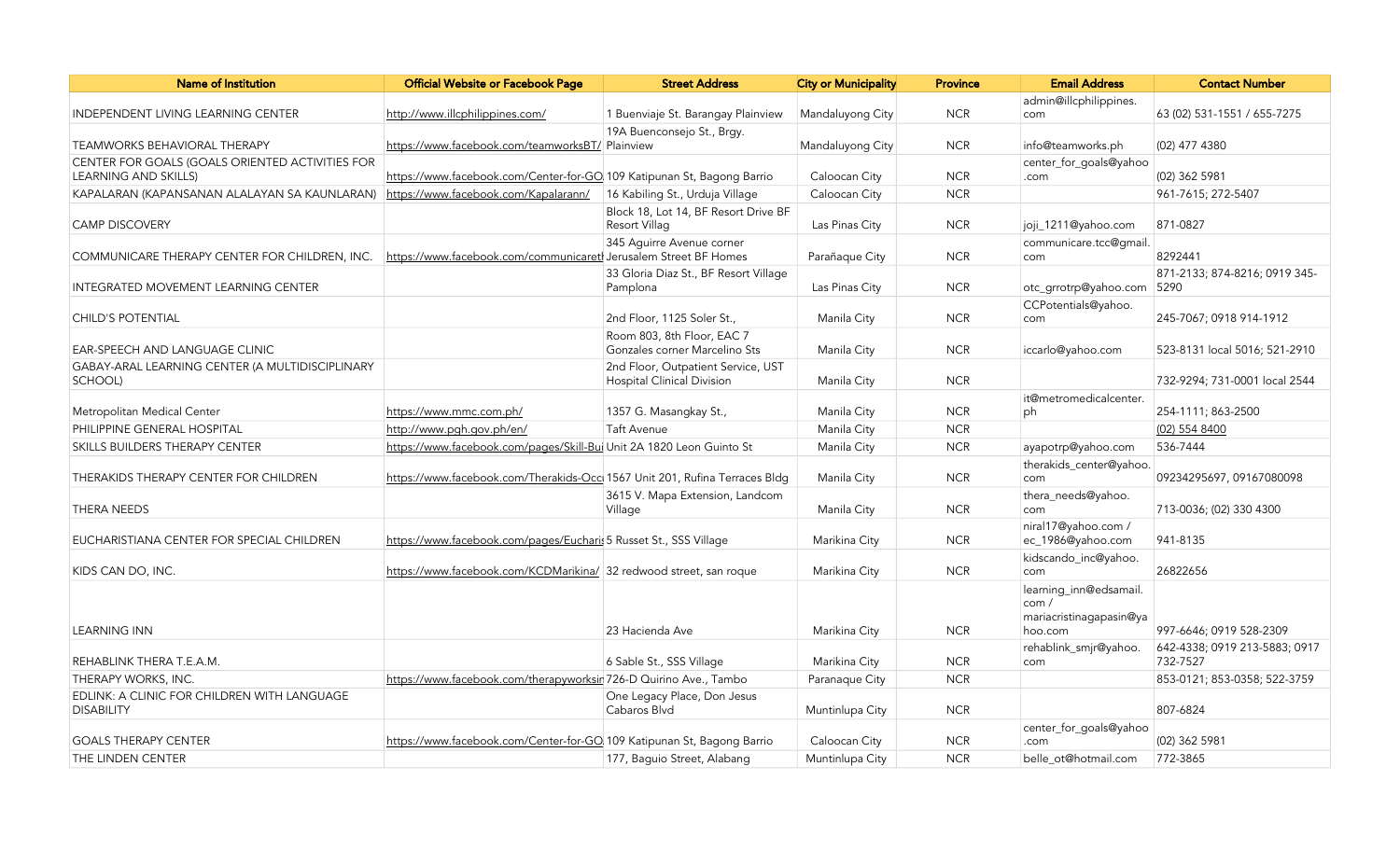| <b>Name of Institution</b>                                                 | Official Website or Facebook Page                                   | <b>Street Address</b>                                            | <b>City or Municipality</b> | <b>Province</b>   | <b>Email Address</b>                  | <b>Contact Number</b>                                |
|----------------------------------------------------------------------------|---------------------------------------------------------------------|------------------------------------------------------------------|-----------------------------|-------------------|---------------------------------------|------------------------------------------------------|
|                                                                            |                                                                     | 204B Centro Plaza Condominium, 49                                |                             |                   |                                       |                                                      |
| <b>SMLC Behavior Therapy SMLC</b>                                          | https://www.shapingmilestones.com/                                  | Scout Torillo                                                    | Quezon City                 | <b>NCR</b>        | timogsmlc@gmail.com                   | (02) 931-1682                                        |
| H.O.M.E (Holistic Optimum Management Experts Therapy<br>Center, Inc.)      | https://www.facebook.com/Holistic-Optim Subd                        | 22 Dona Lucia St., Dona Carmen                                   | Quezon City                 | <b>NCR</b>        | hometherapy90@yahoo.<br>com           | 0925 880 9370                                        |
| St. John of God Polyclinic                                                 | https://www.facebook.com/pages/St-John 1126 R. Hidalgo St., Quiapo  |                                                                  | Manila City                 | <b>NCR</b>        |                                       | (02) 734 3174                                        |
| The Able Center, Inc.                                                      |                                                                     | 9055 Banuyo, San Antonio Village                                 | Makati City                 | <b>NCR</b>        |                                       | (02) 895 5523   (02) 890 6570                        |
| The Help Therapy Center, Inc.                                              | https://www.facebook.com/pages/HELP-TI Village                      | 1655 Peñafrancia Street, Santiago                                | Makati City                 | <b>NCR</b>        |                                       | (02) 896 5195   (0917) 896 5195                      |
| Philippine Cerebral Palsy, Inc.                                            | https://philippinecerebralpalsy.org/                                | Sacred Heart Street San Antonio<br>Village                       | Makati City                 | <b>NCR</b>        |                                       | (02) 897 2273   (02) 895 1786                        |
| TW Community Enablers, Inc.                                                | https://www.facebook.com/twce.ph/                                   | 726-D Quirino Ave., Tambo                                        | Paranaque City              | <b>NCR</b>        |                                       | 63 927 760 8407                                      |
| <b>Building Blocks Child Therapy Clinic</b>                                | https://www.facebook.com/Building-Block Alabang                     | Unit 503, Civic Prime Building,                                  | mandaluyong City            | <b>NCR</b>        | buildingblocks.<br>ctc@gmail.com      | (02) 556 3305                                        |
| Therabilities Inc.                                                         | https://www.facebook.com/pages/Therabi Ortigas Center Pearl Drive   |                                                                  | Pasig City                  | <b>NCR</b>        |                                       | (02) 634 0639                                        |
| Shine Special Education Center, Inc.                                       |                                                                     | 88 East Capitol Drive, Brgy.<br>Kapitolyo                        | Pasig City                  | <b>NCR</b>        |                                       | (02) 4775717   4775714                               |
| Therapeutic Intervention for Kids, Inc.                                    |                                                                     | 5 Tomas Morato                                                   | Quezon City                 | <b>NCR</b>        |                                       | (02) 927 8434                                        |
| <b>Movement Matters Therapy Center</b>                                     | https://www.facebook.com/movementmat Rodriguez Jr. Ave              | Unit 3C, Parc Plaza Bldg., E.                                    | Quezon City                 | <b>NCR</b>        | movement.matters.<br>ph@gmail.com     | 0917 571 3606                                        |
| Learning Train Center                                                      | http://www.learningtraincenter.com/                                 | 186 E. Rodriguez Ave., Libis                                     | Quezon City                 | <b>NCR</b>        | learningtraincenter@gma<br>il.com     | 63 917 5237769; (2) 5062153                          |
| <b>Rehab Partners Room</b>                                                 |                                                                     | 301 Richbelt Towers 17 Annapolis<br>St. Greenhills               | San Juan City               | <b>NCR</b>        |                                       | 02 722-6640                                          |
| Anchors for Integration and Management of Skills (The A.I.<br>M.S. Center) | https://www.facebook.com/TheAIMSCente Sta. Mesa                     | 3594 Mag. Araullo Street Bacood                                  | Manila City                 | <b>NCR</b>        |                                       | 3848788; 09332861129,<br>09169922410                 |
| Kids We Love Therapy Center                                                | https://www.kidswelovetherapy.com/                                  | 705 Heinz Road Le Mariche<br>Residences, E. Rodriguez Ave        | Quezon City                 | <b>NCR</b>        |                                       | kidswelovetc@qmail.com (02) 412 6936   (02) 412 6937 |
| Bright Beginnings Therapy Center, Inc.                                     | https://www.facebook.com/brightbeginnin Sto Nin                     | Unit 6 DSS Bldg Sumulong Highway,                                | Marikina City               | <b>NCR</b>        | brightbeginnings.<br>tc@gmail.com     | 0917 562 9397                                        |
| Chatter Therapy Center                                                     | https://www.facebook.com/chattertherapy Congressional AvenueProj. 8 | 5th Flr. Northridge Plaza, 12                                    | Quezon City                 | <b>NCR</b>        | chattertherapycenter@ya<br>hoo.com    | (02)3557002   09234626659                            |
| Stimulation towards Optimum Learning Speech Clinic                         |                                                                     | Rm. 413 F & L Centre<br>Commonwealth Ave.                        | Quezon City                 | <b>NCR</b>        |                                       | 09203915704 / 5426986 /<br>5426976                   |
| Embrace hearing and speech rehabilitation center                           |                                                                     | Rm 504 Don Santiago Bldg Taft Ave<br>ermita                      | Manila City                 | <b>NCR</b>        |                                       | 5671105                                              |
| TheraPlace Activity Center                                                 | http://www.theraplace.org/                                          | Unit 114 Corinthian Executive<br>Regency Bldg., 8888 Ortigas Ave | Pasig City                  | <b>NCR</b>        | info@theraplace.org                   | 738-5555 • 985-1161                                  |
| <b>POWER PLAY</b>                                                          |                                                                     | Unit2D, #300 P.Guevarra St                                       | San Juan City               | <b>NCR</b>        | paolo.joaquin@ymail.<br>com           | (632) 570-3413, (632) 623-1379                       |
| The Learning Center, Inc.                                                  | https://www.facebook.com/tlcinc75/                                  | 134 Carmelite St., Merville Park<br>Subdivision                  | Parañaque City              | <b>NCR</b>        | tlcinc75@gmail.com                    | (632) 828-4918, (632) 828-4926,<br>(632) 794-3608    |
| NEGROS OCCIDENTAL REHABILITATION FOUNDATION.<br>INC.                       | https://www.facebook.com/NORFI.Bacolog Lacson corner Cottage Road   |                                                                  | <b>Bacolod City</b>         | Negros Occidental | norfibacolod@gmail.com (034) 435 3794 |                                                      |